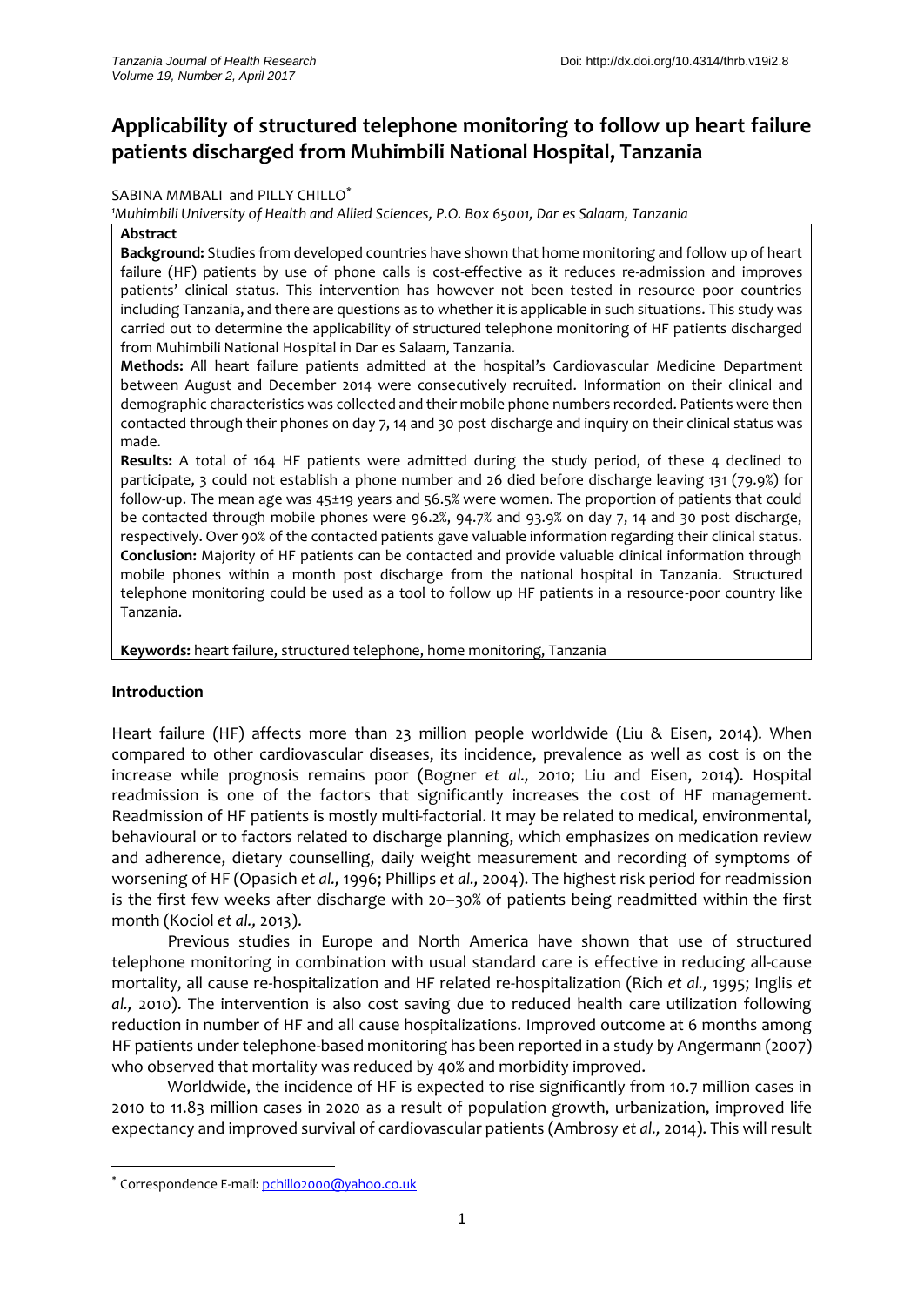in a parallel increase in HF admissions and a major impact on health care systems. No other region of the world will the cost of caring for HF patients have the biggest impact on the available health resources than the Sub-Saharan Africa. Interventions such as use of structured telephone monitoring that aim at reducing re-hospitalization rates for patients discharged with HF are therefore of utmost importance and should be part of the management of HF patients. This intervention has however not been tested in resource poor countries like Tanzania, and there are questions as to whether it is applicable in such situations. This study was therefore carried out to determine the applicability of structured telephone monitoring to follow up HF patients discharged from the Muhimbili National Hospital (MNH) in Tanzania.

# **Materials and Methods**

# *Study area and population*

This was a hospital based prospective cohort study conducted at the Cardiovascular Medicine Department, MNH in Dar es Salaam, Tanzania. MNH is the top referral hospital in the country and the main teaching hospital for Muhimbili University of Health and Allied Sciences. The Cardiovascular Medicine Department has a bed capacity of 100 and discharges about 30 to 40 HF patients in a month.

A total of 130 discharged HF patients were needed to determine the proportion of HF that will be reached through mobile phones at 95% confidence interval and 0.05 error margin, considering previous mobile phone reachability of 90%. All patients admitted with a diagnosis of HF from 1<sup>st</sup> August to 30<sup>th</sup> November 2014 were enrolled in the study. The inclusion criteria were all patients with a diagnosis of HF as per attending medical team. The exclusion criteria were HF patients that denied being included in the study, those who did not have a phone or could not establish a phone number of next of kin as well as those who died before discharge from the hospital were excluded.

# *Data collection*

The Cardiovascular Medicine Department was visited on a daily basis and patients with a diagnosis of HF were identified (as determined by the attending medical team). Both new and re-admitted patients were approached. A structured questionnaire was used to record demographic information, including age, gender, as well as history of cardiovascular risk factors like hypertension, diabetes mellitus and cigarette smoking. HF symptoms and signs, and the New York Heart Association (NYHA) functional class were assessed and recorded. The mobile telephone numbers of the patient plus two close relatives were recorded.

At the time of discharge, patients were re-assessed in terms of their clinical status including their NYHA functional state, symptoms and signs of HF as well as their general wellbeing. Discharged patients were also given health education on symptoms of worsening HF and were asked to note for development or worsening of lower limbs swelling, abdominal distension, shortness of breath, cough or dyspnoea on lying flat. Adherence to medications and how to take their HF and other medications was also discussed with the patient and assisting relatives or guardians. During this time, patients were asked as to what time of the day they would prefer to be contacted by the investigator when at home. Patients were also given the investigator's phone number and advised to call in an event that they felt their symptoms are worsening or they needed any assistance regarding their clinical condition.

Follow up calls to the discharged patients were made on day 7, day 14 and day 30 after the day of discharge. Questions about the current status of the patient in terms of presence or absence as well as worsening or improvement of symptoms were inquired. Patient's opinion on his or her current status (improving, getting worse or the same) since discharge were asked. Worsening patients who had not yet been attended were advised to come to MNH for re-assessment. Patients who were outside Dar es Salaam were advised to attend a nearby health facility. Three phone call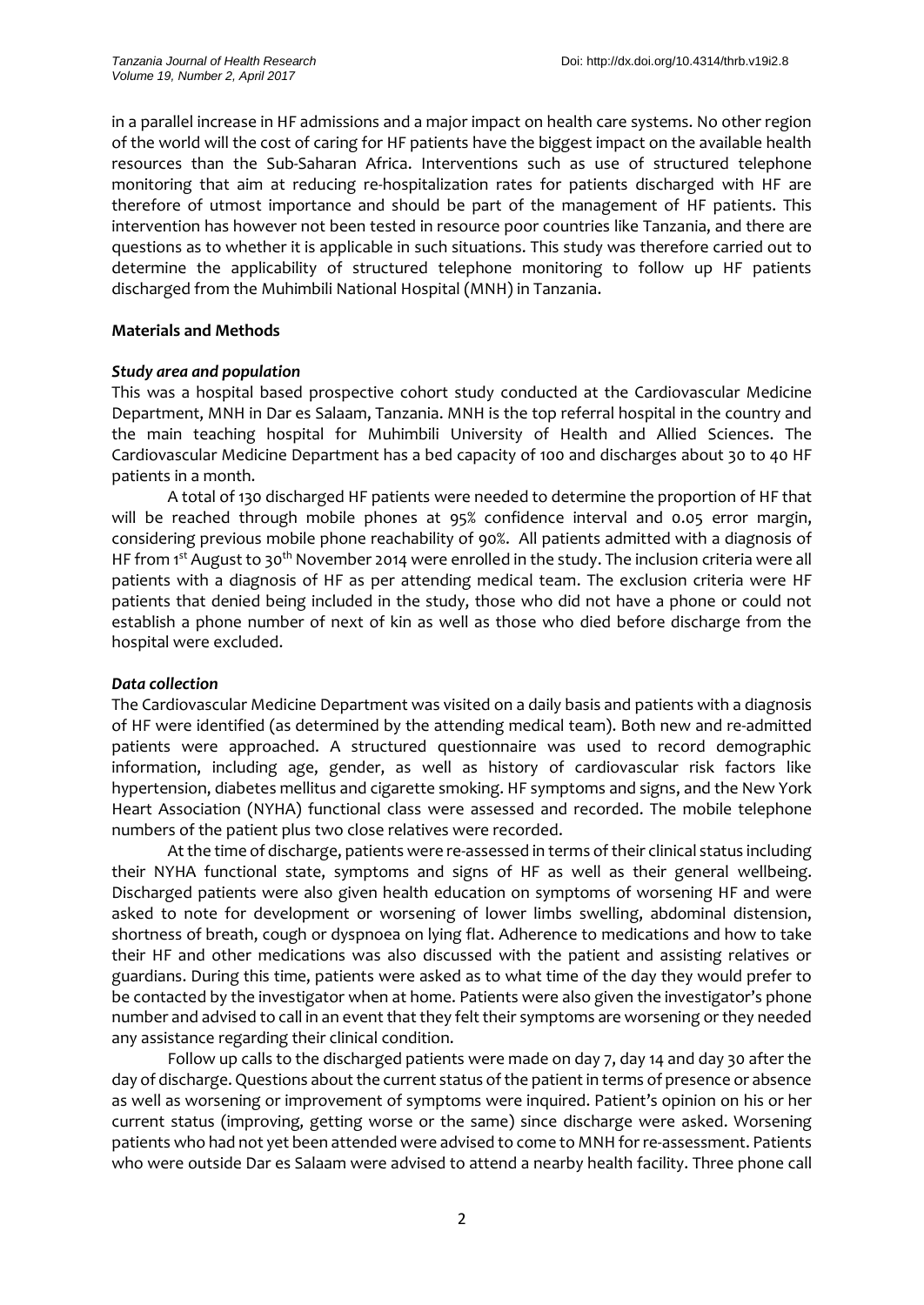attempts were made in case the patient or relatives were not reached in the first attempted call. Patients or relatives who could not be reached by mobile phone in all three attempts on day 7, 14 or 30 were declared not reached.

# *Data analysis*

Data was entered in Statistical Package for Social Sciences (SPSS) version 20 software for analysis. Frequency distribution and two-way tables were used to summarize the data. Data is presented as mean ±SD for continuous variables and as percentages for categorical variables. Groups of patients were compared using student's *t*-test. A *p*-value of <0.05 was considered to indicate a statistical difference.

# *Ethical considerations*

Ethical clearance to conduct the study was obtained from the Directorate of Research and Publications of Muhimbili University of Health and Allied Sciences. All patients were informed about the study and asked to participate. Agreeing patients were asked to sign an informed consent form before any data was collected.

# **Results**

A total of 164 HF patients were admitted at the MNH Cardiovascular Medicine Department during the study period. Of these, 43.3% were new admissions and 56.7% re-admissions. Four (2.4%) patients declined to participate, 3 (1.8%) could not establish a phone contact and 26 (15.8%) patients died before discharge. The remaining 131 (79.9%) patients were followed up after being discharged and constitute the present study population.

| Characteristic     | Response                  | Frequency (n) | Percentage (%) |
|--------------------|---------------------------|---------------|----------------|
| Sex                | Male                      | 57            | 43.5           |
|                    | Female                    | 74            | 56.5           |
| Age group (years)  | $20$                      | 9             | 6.9            |
|                    | $20 - 35$                 | 46            | 35.1           |
|                    | 36-50                     | 24            | 18.3           |
|                    | $51 - 65$                 | 28            | 21.4           |
|                    | >65                       | 24            | 18.3           |
| Level of education | None                      | 18            | 13.7           |
|                    | Primary                   | 74            | 56.5           |
|                    | Post-primary              | 39            | 29.8           |
| Marital status     | Single                    | 29            | 22.1           |
|                    | Married                   | 90            | 68.7           |
|                    | Divorced/separate/widowed | 12            | 9.2            |
| Occupation         | Student                   | 8             | 6.1            |
|                    | Unemployed/peasant        | 61            | 46.6           |
|                    | Employed/Business         | 62            | 47.3           |
| CV risk factors    | Hypertension              | 47            | 35.9           |
|                    | Diabetes mellitus         | 9             | 6.9            |
|                    | Ever smoked               | 12            | 9.2            |

**Table 1: Demographic and baseline characteristics of patients discharged with heart failure (N=131)**

The mean  $\pm$  SD age was 45.3  $\pm$  19.3 years, (range 11–90 years) and 74 (56.5%) were females. The age group 20–35 years comprised the largest proportion (35.1%) of patients. History of hypertension was reported in 35.9% of the patients and 6.9% had diabetes mellitus. Smoking was reported among 12 (9.2%) patients (all men) (Table 1).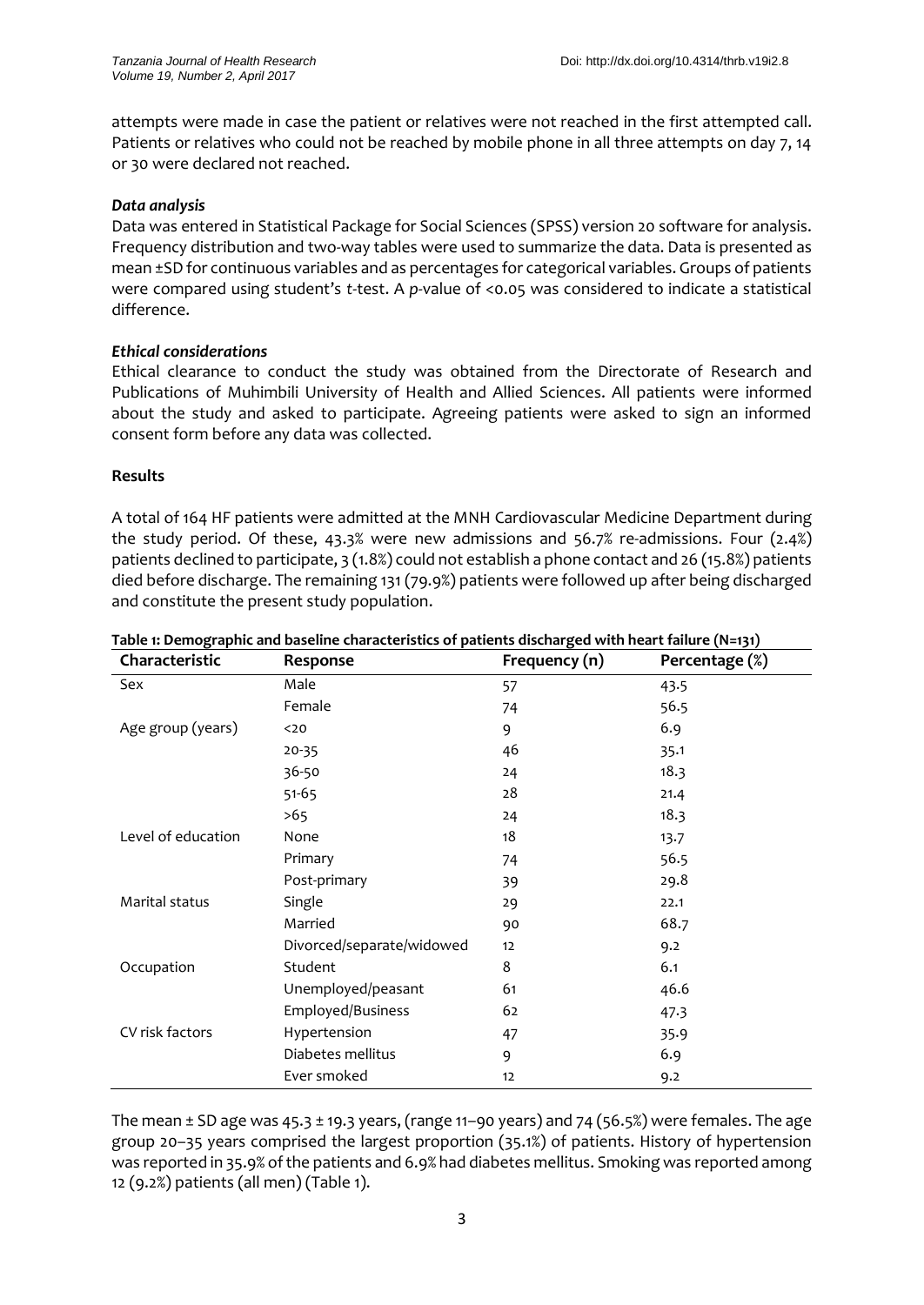On admission, majority of patients 118/131 (90.1%) were symptomatic with NYHA functional class IV, 8.4% in class III and 1.5% in class II symptoms. Upon discharge majority of the patients 107/131 (81.7%) were in NYHA class II, 17.6% in class III and 0.7% were discharged while in NYHA class IV symptoms. The most common signs on admission were lower limbs oedema (78.6%), basal crepitation (78.6%), tender hepatomegaly (55%) and raised jugular venous pressure (53.4%). At the time of discharge only 1.5% had basal crepitation, 3.1% had tender hepatomegaly, 1.5% had raised jugular venous pressure and 8.4% still had tachycardia. Of note, lower limbs oedema and ascites remained in more than half of the patients who presented with these signs at admission (Figure 1).



**Figure 1: Signs of heart failure on admission and at the time of discharge**

The most common underlying HF aetiology (as determined by the attending medical team) was hypertensive heart disease, present in 37.4% of the total population, followed by dilated cardiomyopathy in 32.8% and rheumatic heart disease in 21.4%. Congenital heart disease was an underlying HF aetiology in 3.8% of the patients. Six patients (4.6%) had other diagnoses (constrictive pericarditis = 2, cor-pulmonale = 1, endomyocardial fibrosis = 1 and hyperthyroidism = 2) (Figure 2).



**Figure 2: Aetiology of heart failure among patients discharged from Muhimbili Hospital**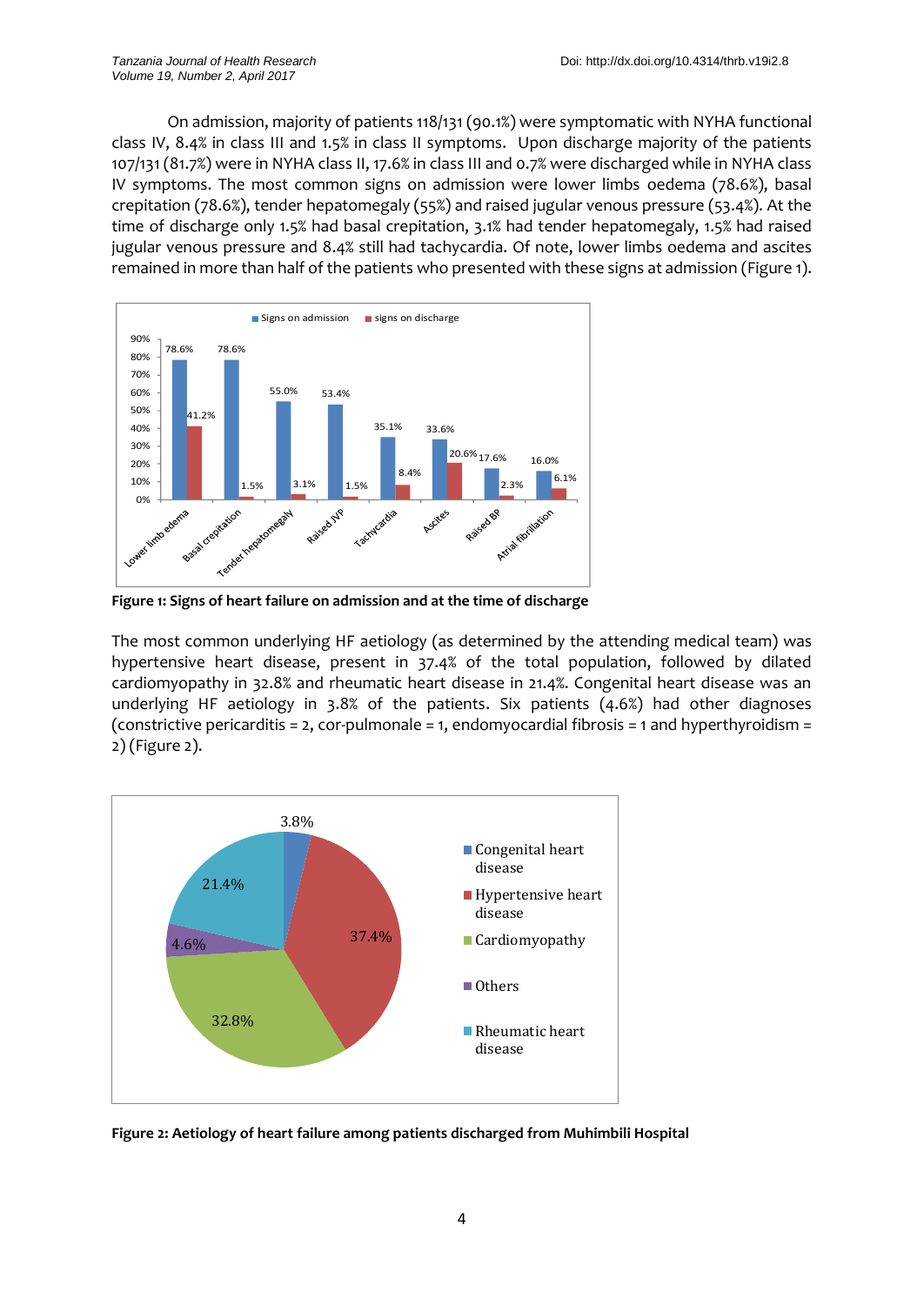On follow-up majority of the patients could be contacted through their own phone numbers (in 79.4% of the patients) or through mobile phones of their next of kin (in 21.6% of the patients). Overall, over 90% of the patients could be reached in all the 3 occasions of phone calls (Figure 3).



**Figure 3: Proportion of HF patients reached via mobile phones on day 7, day 14 and day 30 post discharge**

A total of 10 (7.6%) HF patients could not be reached through mobile phones during the follow up period. Five of these could not be reached during all 3 phone calls attempts. Patients who could not be reached were mostly females (8 out of 10), and were significantly older (mean ± SD age 55.8 ± 13.1 years) than the total studied population (45.3 ± 19.3 years) (*p* = 0.03). Otherwise, the rest of demographic and clinical characteristics were similar to that of the total population.

During phone call follow up, >90% of the contacted patients gave valuable clinical information in terms of their current symptoms, status of their prescription and a re-call of their next appointments. Figure 4 shows HF symptoms reported by discharged HF patients during one month of follow up.



**Figure 4: Heart failure symptoms during the one month follow up period**

When asked if they were improving or worsening in their clinical status, about half of the patients reported improvement on day 7 post discharge, this progressed to be around two thirds in day 14 and day 30-post discharge. On the other hand, 11% of the patients felt their conditions were worsening 7-day post discharge and this increased to 18.1% on day 30-post discharge (Figure 5). The rest of the patients neither felt improvement nor worsening of their symptoms during the 30-day phone call follow up.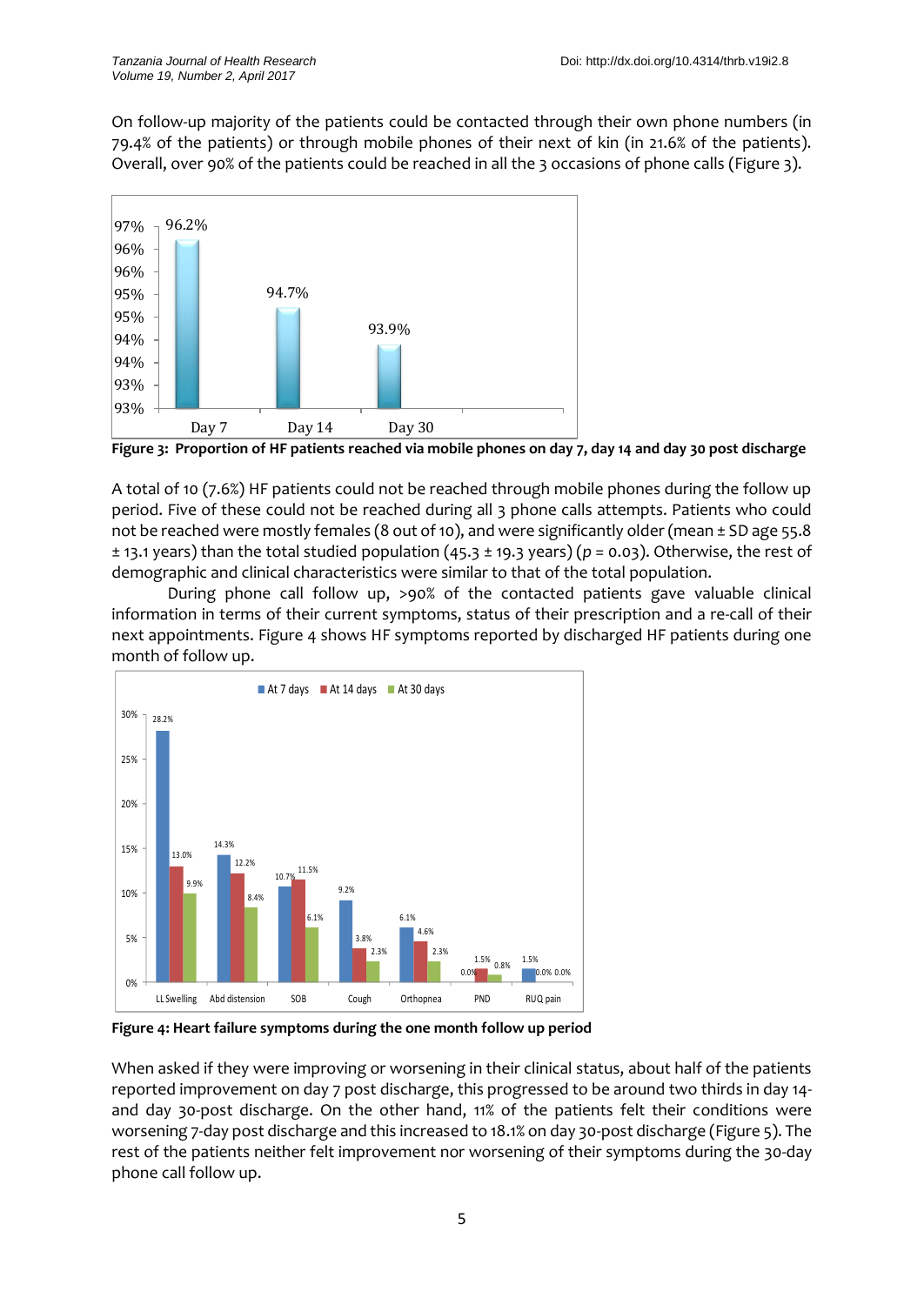

**Figure 5: Proportion of heart failure patients reporting worsening or improvement of symptoms**

During the study period 27 (20.6%) discharged patients initiated a call to the investigator mainly to report on worsening of their symptoms. Patients could clearly report on the HF symptoms and the most reported symptoms were shortness of breath (in 19/27), abdominal distension (in 7/27) and lower limb swelling (in 6/27). During the follow-up period, 25 (19.1%) patients were re-admitted back to MNH Cardiovascular Medicine Department and 11 (8.4%) patients died.

# **Discussion**

The present study is the first in the East African region to report on the applicability and use of structured telephone monitoring to follow up HF patients after being discharged from a tertiary care hospital. Our finding that majority of discharged HF patients could be reached via mobile phones within a month post-discharge is similar to that reported in Argentina among patients with chronic HF [\(Grancelli](#page-7-5) *et al.,* 2003). Although the study populations between our study and that of Argentina are quite different socio-economically, a similarity is seen mainly because of the marked mobile phone penetration rate (Mobil[eMonday,](#page-8-3) 2011) and ownership in Tanzania [\(InterMedia,](#page-8-4) [2013\)](#page-8-4). In East Africa, several studies have reported the use of mobile phones to track on antiretroviral drug use [\(Lester,](#page-7-6) *et al.,* 2010; [Chang](#page-7-7) *et al.,* 2011), maternal and childhood follow up [\(Lund](#page-7-8) *[et al.,](#page-7-8)* 2012), and the reported contact rates ranged from 65% to 97%, in accord with the present findings. The high reachability rate in the East African region offers a unique opportunity for follow up of chronic diseases, including HF.

The main reason for use of structured phone call monitoring is to ascertain whether patients are doing well or their conditions are deteriorating so that interventions can be done, possibly at home to avoid the costly re-admissions. This study demonstrated very well that majority of the patients were able to give information about their HF status that was found reliable by the clinician and therefore specific advice could be given. Our finding that 11.7% - 18.1% of discharged HF patients reported worsening within a month post discharge is in agreement with a previous study in Scotland (Blue *[et al.,](#page-7-9)* 2001), but slightly different from another study in Australia [\(Stewart](#page-8-5) *[et al.,](#page-8-5)* 1999). The difference between ours and the study by the Australian investigators could mainly be explained by the differences in methodology whereby the latter used both symptoms and clinical signs of worsening HF while our patients just reported on the symptoms.

With the increasing cost of HF management, newer ways of communicating with patients need to be applied whereby patients can contact a health care provider when they have questions regarding their clinical condition instead of coming back to the hospital. This study found that a quarter of HF patients initiated calls to the health care provider to seek for attention. This finding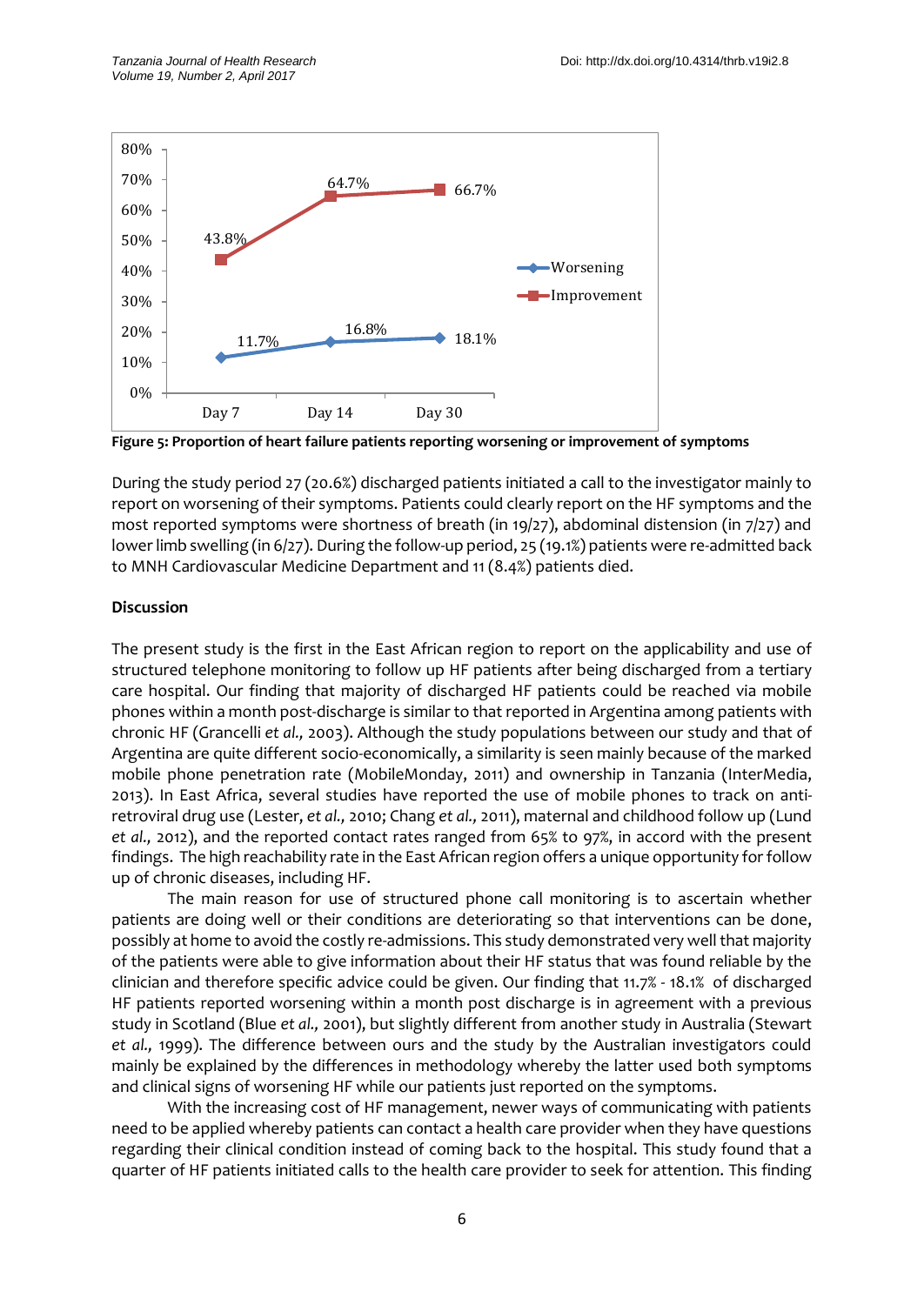is very important, meaning that within a month about a proportion of the discharged HF patients avoided a re-visit or a re-admission to the cardiac unit because patients had access to call the care provider and their questions and problems were solved through conversation with the care provider.

This study had many similar findings with previous studies in Tanzania and other Sub Saharan African countries regarding the demography and aetiology of HF. We found the mean age of the HF patients to be 45.3 years, slightly lower than that found by Makubi *et al.* (2014) in a population of in- and out-patients presenting with HF at Muhimbili National Hospital. The reason for the difference is mainly due to the slightly higher proportion of patients with rheumatic heart disease and dilated cardiomyopathy in our cohort. Both rheumatic heart disease and dilated cardiomyopathy occur generally among young adults in Sub Saharan Africa [\(Ntusi &](#page-8-6) Mayosi, 2009). The mean age of the present study is however similar to that reported in a study in Nigeria (Karaye *et al.*, 2008). The aetiological pattern of HF in the present study is also remarkably similar to previous studies in the Sub Saharan Africa [\(Oyoo &](#page-8-7) Ogola, 1999; [Karaye &](#page-7-10) Sani, 2008; [Makubi](#page-7-11) *et al.,* [2014\)](#page-7-11).

The 30-days re-admission rate of about one-fifth of the patient in the present study is slightly higher than that reported in a study in Nigeria [\(Ogah](#page-8-8) *et al.,* 2014) and slightly lower than the 30-day re-admission rate reported in the United States [\(Krumholz](#page-7-12) *et al.,* 2013). A study in the United States has reported a much higher 30-day re-admission rates (Zai *[et al.,](#page-8-9)* 2013). The differences between ours and other studies could most likely be explained by differences in age patterns as well as co-morbid conditions in the different study cohorts. All in all, the present study adds to the general concern that HF patients experience a high hospital re-admission rate, especially in the first 30 days. Likewise, the 30-day mortality rate of 8.4% found in the present study lies between that reported in Nigeria [\(Ogah](#page-8-10) *et al.,* 2014) and in the USA [\(Krumholz](#page-7-12) *et al.,* 2013) which were 4.2% and 11.2% respectively. This variability of 30-day mortality outcomes between hospitals has been reported even in a large review of hospitals in the USA, indicating differences in between hospitals [\(Mulvey](#page-8-11) *et al.,* 2009).

Our study gives a very good snap-shot of what happens to HF patients during admission and within a month post discharge in terms of progression of signs and symptoms of HF. From the present findings, most patients are admitted with very severe symptoms. This can partly be due to the fact that Muhimbili National Hospital is a tertiary care hospital and that patients who come to this facility are mainly those who have either been not able to improve in other peripheral hospitals or with advanced disease. The advance disease state at presentation has also been reported in Nigeria [\(Ogah,](#page-8-10) *et al.* 2014). However, generally the response to medications seems very successful with most of patients improving and discharged at NYHA class 2.

Being from a single centre, findings from this study may not be generalizable to other study centres, especially in rural Tanzania where at the moment, mobile phone coverage is not as wide as in urban centres like Dar es Salaam where this study was conducted.

In conclusion, majority of HF patients can be contacted and provide valuable clinical information through mobile phones within a month post discharge from Muhimbili National Hospital. Structured telephone monitoring could be used as a tool to follow up HF patients in a resource-poor country like Tanzania. Further studies are needed to compare usual standard care of patients with HF versus standard care plus home monitoring with mobile phones to determine the differences in the re-admission rates in our region.

# **Conflict of interest**

The authors declare no conflicts of interest.

# **References**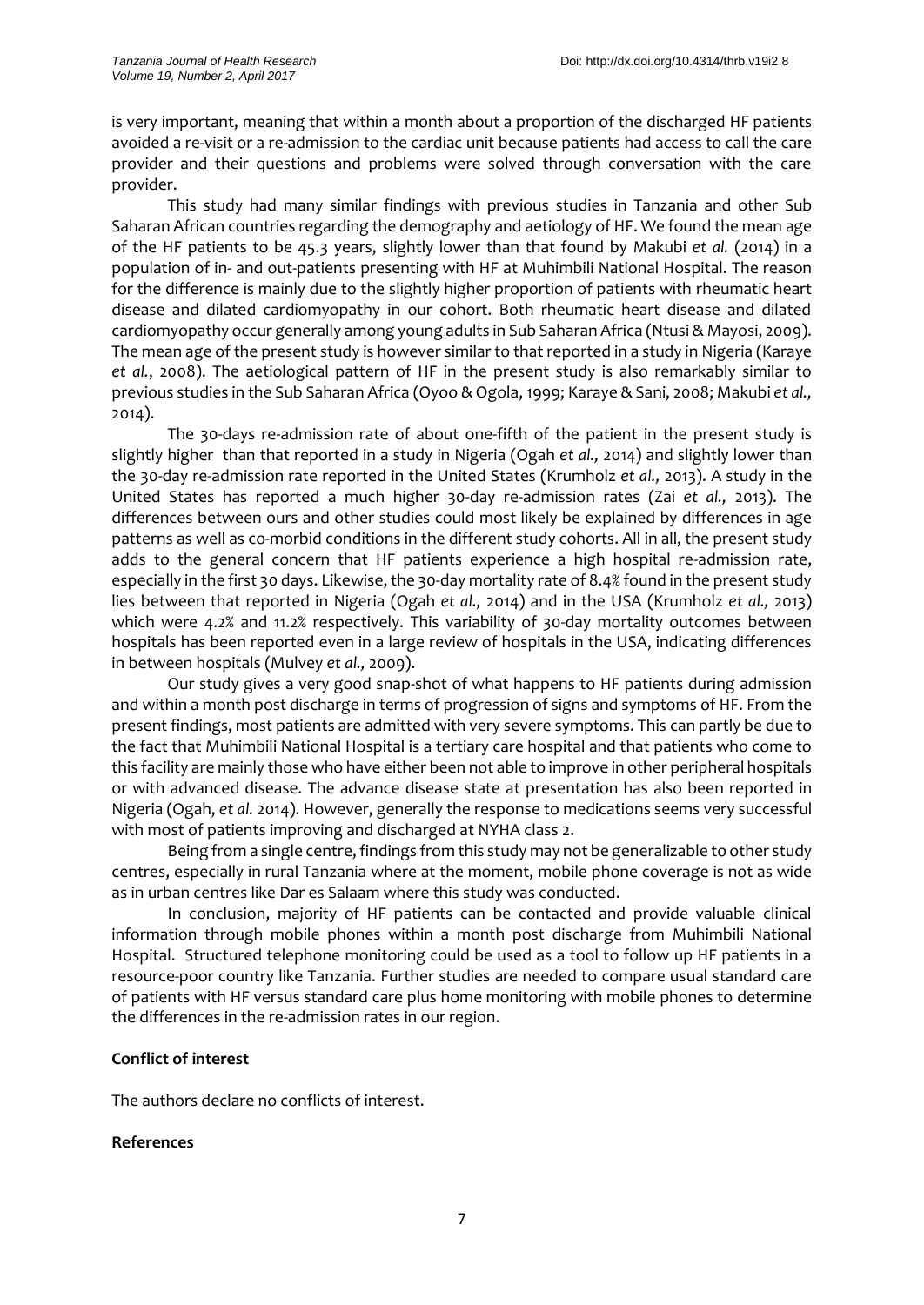- <span id="page-7-4"></span>Ambrosy, A.P., Fonarow, G.C., Butler, J., Chioncel, O., Greene, S.J., Vaduganathan, M., Nodari, S., Lam, C.S., Sato, N., Shah, A.N. & Gheorghiade, M. (2014) The global health and economic burden of hospitalizations for heart failure: lessons learned from hospitalized heart failure registries. *Journal of American College of Cardiology* 63: 1123-1133.
- Angermann, C.E., Gelbrich, G., Faller, H., Jahns, R. & Frantz, S. (2007) A prospective randomized controlled trial compairing the efficacy of a standardized, supraregionally transferable program for monitoring and education of patients with systolic heart failure with usual care - The Interdisciplinary Network for Heart Failure. *Circulation* 116: 601.
- <span id="page-7-9"></span>Blue, L., Lang, E., McMurray, J.J., Davie, A.P., McDonagh, T.A., Murdoch, D.R., Petrie, M.C., Connolly, E., Norrie, J., Round, C.E., Ford, I. & Morrison, C.E. (2001) Randomised controlled trial of specialist nurse intervention in heart failure. *British Medical Journal* 323: 715-718.
- <span id="page-7-1"></span>Bogner, H.R., Miller, S.D., de Vries, H.F., Chhatre, S. & Jayadevappa, R. (2010) Assessment of cost and health resource utilization for elderly patients with heart failure and diabetes mellitus. *Journal of Cardiac Failure* 16: 454-460.
- <span id="page-7-7"></span>Chang, L.W., Kagaayi, J., Arem, H., Nakigozi, G., Ssempijja, V., Serwadda, D., Quinn, T.C., Gray, R.H., Bollinger, R.C. & Reynolds, S.J. (2011) Impact of a mHealth intervention for peer health workers on AIDS care in rural Uganda: a mixed methods evaluation of a cluster-randomized trial. *AIDS and Behaviour* 15: 1776-1784.
- <span id="page-7-5"></span>Grancelli, H., Varini, S., Ferrante, D., Schwartzman, R., Zambrano, C., Soifer, S., Nul, D., Doval, H. & Investigators, G. (2003) Randomized Trial of Telephone Intervention in Chronic Heart Failure (DIAL): study design and preliminary observations. *Journal of Cardiac Failure* 9: 172- 179.
- <span id="page-7-3"></span>Inglis, S.C., Clark, R.A., McAlister, F.A., Ball, J., Lewinter, C., Cullington, D., Stewart, S. & Cleland, J.G. (2010) Structured telephone support or telemonitoring programmes for patients with chronic heart failure. *Cochrane Database of Systematic Reviews* (8): CD007228.
- <span id="page-7-10"></span>Karaye, K.M. & Sani, M.U. (2008) Factors associated with poor prognosis among patients admitted with heart failure in a Nigerian tertiary medical centre: a cross-sectional study. *BMC Cardiovascular Disorders* 8: 16.
- <span id="page-7-2"></span>Kociol, R.D., Liang, L., Hernandez, A.F., Curtis, L.H., Heidenreich, P.A., Yancy, C.W., Fonarow, G.C. & Peterson, E.D. (2013) Are we targeting the right metric for heart failure? Comparison of hospital 30-day readmission rates and total episode of care inpatient days. *American Heart Journal* 165: 987-994 e981.
- <span id="page-7-12"></span>Krumholz, H.M., Lin, Z., Keenan, P.S., Chen, J., Ross, J.S., Drye, E.E., Bernheim, S.M., Wang, Y., Bradley, E.H., Han, L.F. & Normand, S.L. (2013) Relationship between hospital readmission and mortality rates for patients hospitalized with acute myocardial infarction, heart failure, or pneumonia. *Journal of the American Medical Association* 309: 587-593.
- <span id="page-7-6"></span>Lester, R.T., Ritvo, P., Mills, E.J., Kariri, A., Karanja, S., Chung, M.H., Jack, W., Habyarimana, J., Sadatsafavi, M., Najafzadeh, M., Marra, C.A., Estambale, B., Ngugi, E., Ball, T.B., Thabane, L., Gelmon, L.J., Kimani, J., Ackers, M. & Plummer, F.A., (2010) Effects of a mobile phone short message service on antiretroviral treatment adherence in Kenya (WelTel Kenya1): a randomised trial. *Lancet* 376: 1838-1845.
- <span id="page-7-0"></span>Liu, L. & Eisen, H.J. (2014) Epidemiology of heart failure and scope of the problem. *Cardiology Clinics* 32: 1-8.
- <span id="page-7-8"></span>Lund, S., Hemed, M., Nielsen, B.B., Said, A., Said, K., Makungu, M.H. & Rasch, V. (2012) Mobile phones as a health communication tool to improve skilled attendance at delivery in Zanzibar: a cluster-randomised controlled trial. *An International Journal of Obstetrics & Gynaecology* 119: 1256-1264.
- <span id="page-7-11"></span>Makubi, A., Hage, C., Lwakatare, J., Kisenge, P., Makani, J., Ryden, L. & Lund, L.H. (2014). Contemporary aetiology, clinical characteristics and prognosis of adults with heart failure observed in a tertiary hospital in Tanzania: the prospective Tanzania Heart Failure (TaHeF) study. *Heart* 100: 1235-1241.